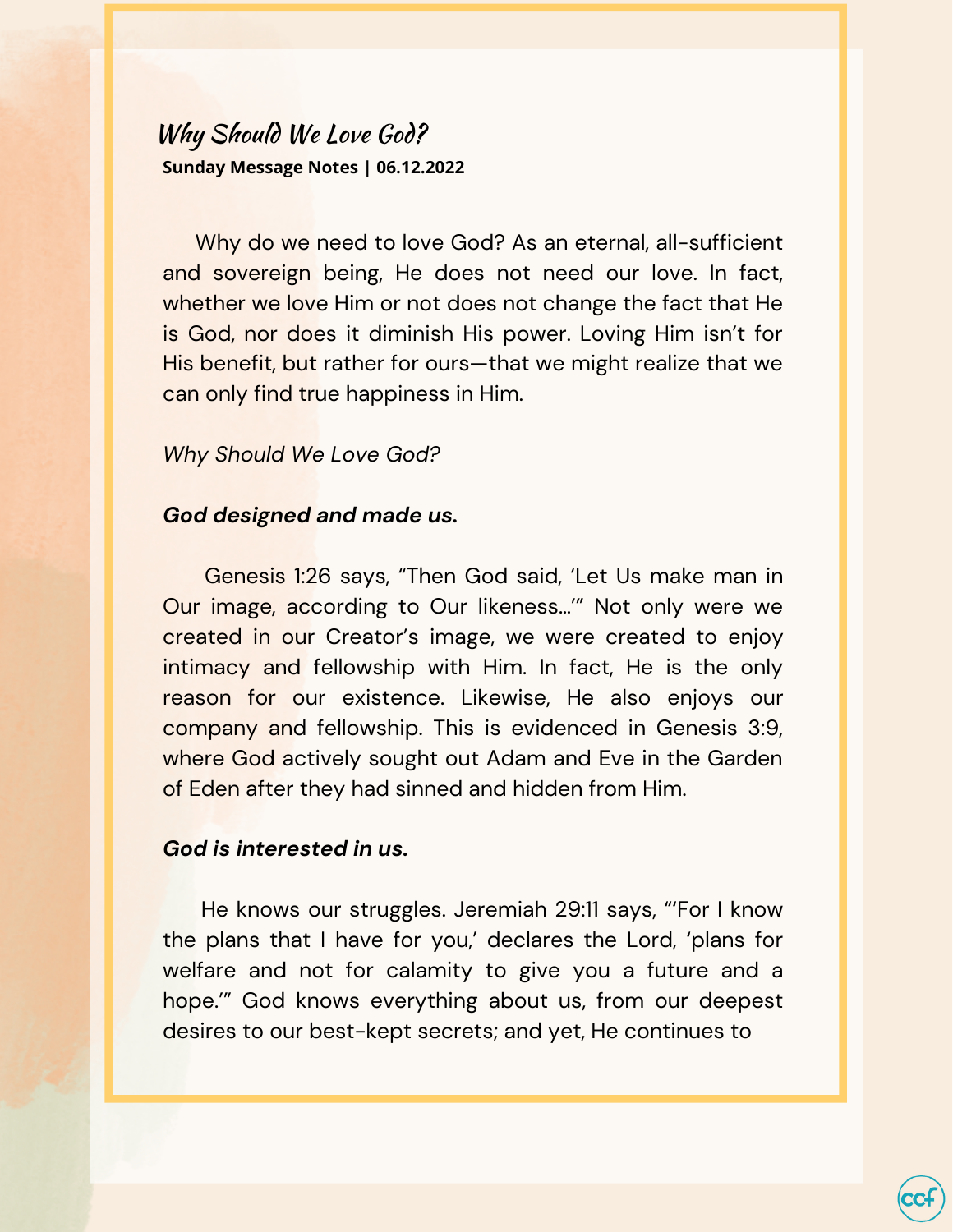not only be interested in us, but also to love us unconditionally and consistently.

#### *God wants to bless us, and He gave all.*

3 John 1:2 says, "Beloved, I pray that in all respects you may prosper and be in good health, just as your soul prospers." This is the complete blessing that God is giving us — He wants us to be prosperous in all things. This includes giving us a way to receive the greatest blessing of fellowship with Him. Because of our entanglement in sin, we aren't supposed to be able to commune with Him freely, but because He loves us, He chose to give us everything in the form of His only son, Jesus Christ. Romans 5:8 says, "But God demonstrates His own love toward us, in that while we were yet sinners, Christ died for us." This is His greatest act of love for us.

#### *God commands us to love Him.*

The Bible commands us to love Matthew 22:37-38 says, "And He said to him, 'You shall love the Lord your God with all your heart, and with all your soul, and with all your mind.' This is the great and foremost commandment." Loving God with our entire being means demonstrating our love as exclusive to Him and Him alone, and loving Him in spite of our circumstances; that means that whether we are in need or experiencing blessing, and in every decision that we make, we need to show that we love God. It must be the foundation of our Christian life.